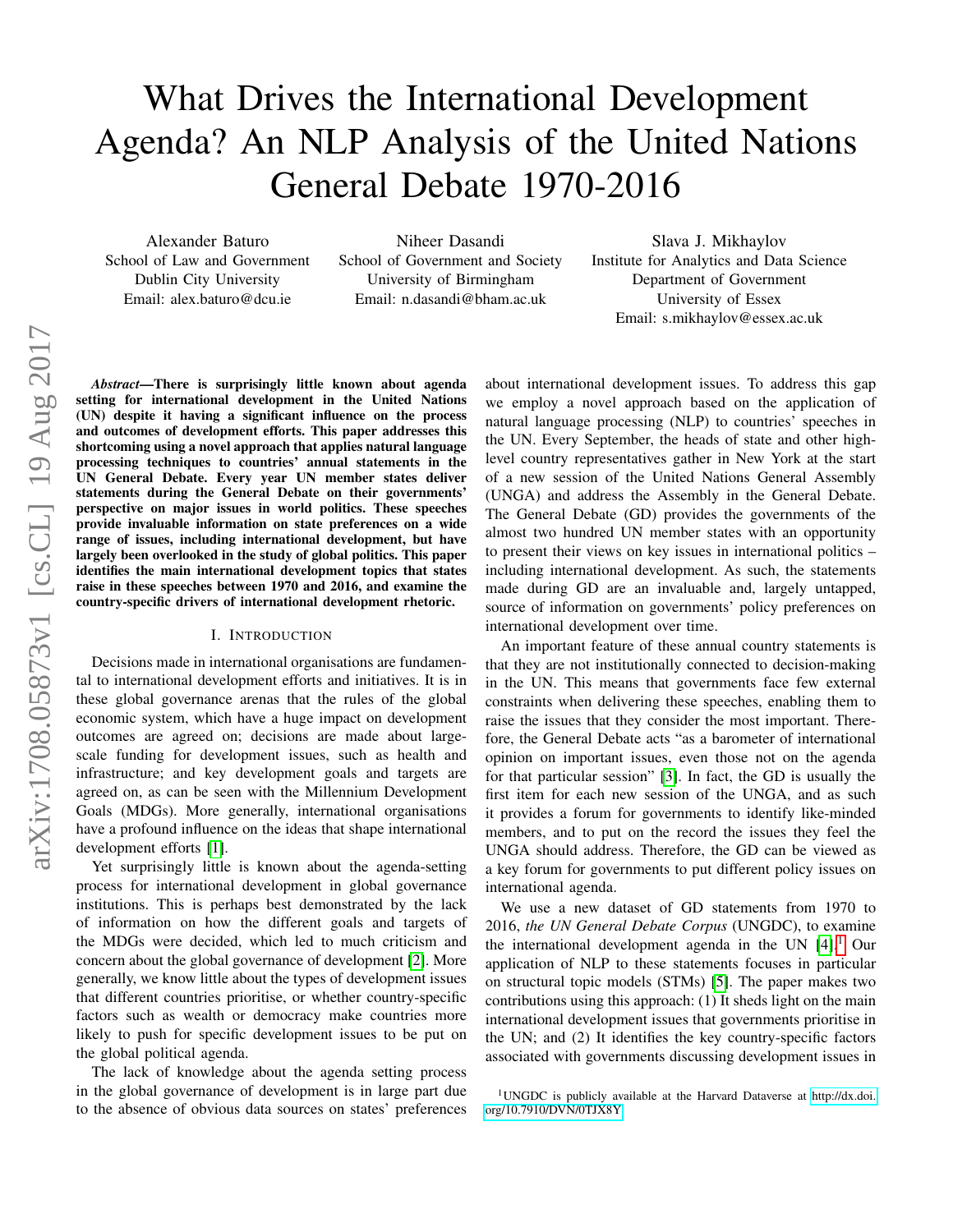

<span id="page-1-0"></span>Fig. 1. *Optimal model search*. Semantic coherence and exclusivity results for a model search from 3 to 50 topics. Models above the regression line provide a better trade off. Largest positive residual is a 16-topic model.

their GD statements.

## THE UN GENERAL DEBATE AND INTERNATIONAL DEVELOPMENT

In the analysis we consider the nature of international development issues raised in the UN General Debates, and the effect of structural covariates on the level of developmental rhetoric in the GD statements. To do this, we first implement a structural topic model [\[5\]](#page-5-4). This enables us to identify the key international development topics discussed in the GD. We model topic prevalence in the context of the structural covariates. In addition, we control for region fixed effects and time trend. The aim is to allow the observed metadata to affect the frequency with which a topic is discussed in General Debate speeches. This allows us to test the degree of association between covariates (and region/time effects) and the average proportion of a document discussing a topic.

#### *A. Estimation of topic models*

We assess the optimal number of topics that need to be specified for the STM analysis. We follow the recommendations of the original STM paper and focus on exclusivity and semantic coherence measures. [\[6\]](#page-5-5) propose semantic coherence measure, which is closely related to point-wise mutual information measure posited by [\[7\]](#page-5-6) to evaluate topic quality. [\[6\]](#page-5-5) show that semantic coherence corresponds to expert judgments and more general human judgments in Amazon's Mechanical Turk experiments.

Exclusivity scores for each topic follows [\[8\]](#page-5-7). Highly frequent words in a given topic that do not appear very often in other topics are viewed as making that topic exclusive. Cohesive and exclusive topics are more semantically useful. Following [\[9\]](#page-5-8) we generate a set of candidate models ranging between 3 and 50 topics. We then plot the exclusivity and semantic coherence (numbers closer to 0 indicate higher coherence), with a linear regression overlaid (Figure [1\)](#page-1-0). Models above the regression line have a "better" exclusivity-semantic coherence trade off. We select the 16-topic model, which has the largest positive residual in the regression fit, and provides



<span id="page-1-1"></span>Fig. 2. *Topic quality*. 20 highest probability words for the 16-topic model.

higher exclusivity at the same level of semantic coherence. The topic quality is usually evaluated by highest probability words, which is presented in Figure [2.](#page-1-1)

#### *B. Topics in the UN General Debate*

Figure [2](#page-1-1) provides a list of the main topics (and the highest probability words associated these topics) that emerge from the STM of UN General Debate statements. In addition to the highest probability words, we use several other measures of key words (not presented here) to interpret the dimensions. This includes the FREX metric (which combines exclusivity and word frequency), the *lift* (which gives weight to words that appear less frequently in other topics), and the *score* (which divides the log frequency of the word in the topic by the log frequency of the word in other topics). We provide a brief description of each of the 16 topics here.

Topic 1 - *Security and cooperation in Europe*.

The first topic is related to issues of security and cooperation, with a focus on Central and Eastern Europe.

#### Topic 2 - *Economic development and the global system*.

This topic is related to economic development, particularly around the global economic system. The focus on 'trade', 'growth', 'econom-', 'product', 'growth', 'financ-', and etc. suggests that Topic 2 represent a more traditional view of international development in that the emphasis is specifically on economic processes and relations.

Topic 3 - *Nuclear disarmament*.

This topic picks up the issue of nuclear weapons, which has been a major issue in the UN since its founding.

#### Topic 4 - *Post-conflict development*.

This topic relates to post-conflict development. The countries that feature in the key words (e.g. Rwanda, Liberia, Bosnia) have experienced devastating civil wars, and the emphasis on words such as 'develop', 'peace', 'hope', and 'democrac-' suggest that this topic relates to how these countries recover and move forward.

Topic 5 - *African independence / decolonisation*.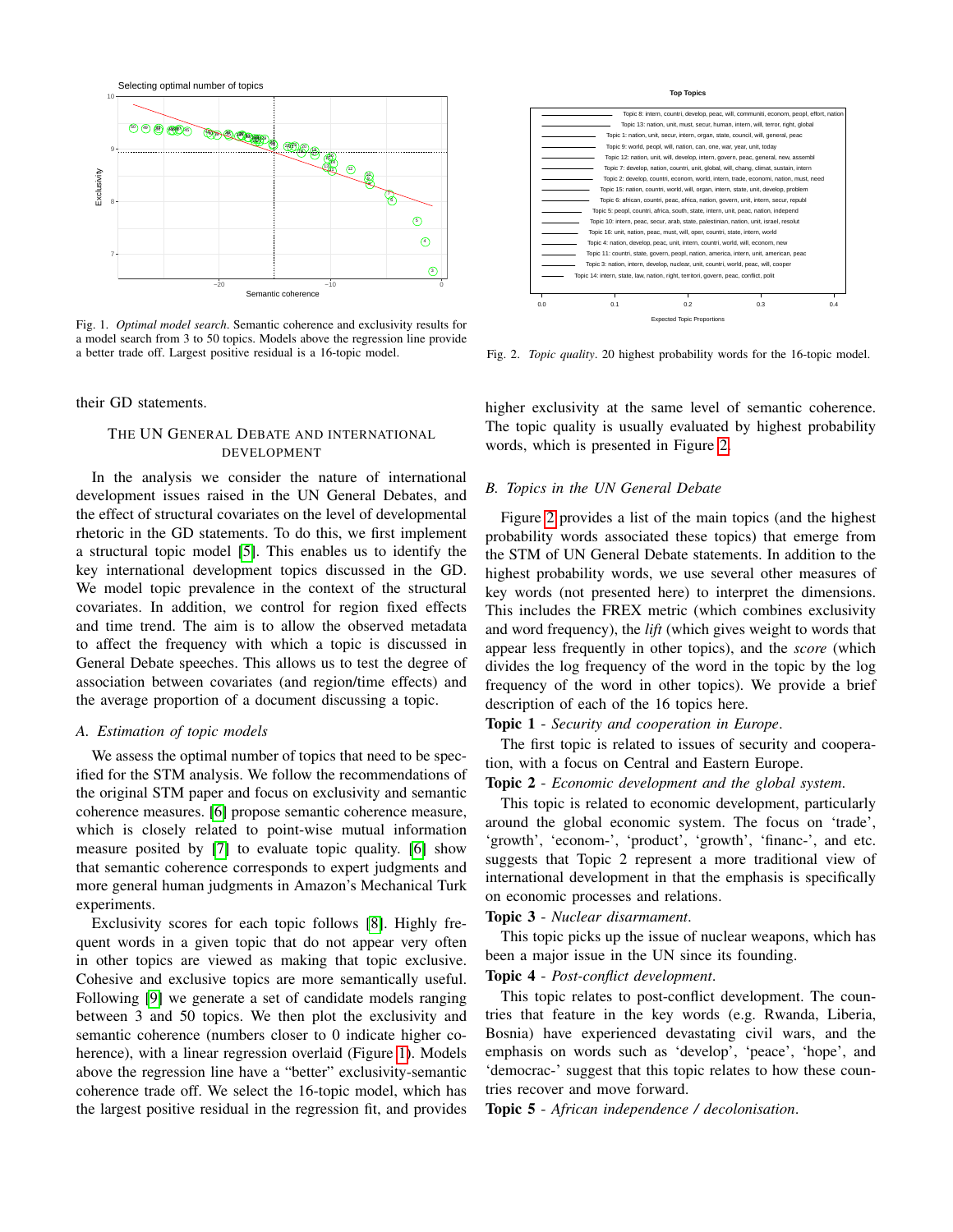This topic picks up the issue of African decolonisation and independence. It includes the issue of apartheid in South Africa, as well as racism and imperialism more broadly. Topic 6 - *Africa*.

While the previous topic focused explicitly on issues of African independence and decolonisation, this topic more generally picks up issues linked to Africa, including peace, governance, security, and development.

## Topic 7 - *Sustainable development*.

This topic centres on sustainable development, picking up various issues linked to development and climate change. In contrast to Topic 2, this topic includes some of the newer issues that have emerged in the international development agenda, such as sustainability, gender, education, work and the MDGs.

#### Topic 8 - *Functional topic*.

This topic appears to be comprised of functional or processoriented words e.g. 'problem', 'solution', 'effort', 'general', etc.

#### Topic 9 - *War*.

This topic directly relates to issues of war. The key words appear to be linked to discussions around ongoing wars. Topic 10 - *Conflict in the Middle East*.

This topic clearly picks up issues related to the Middle East – particularly around peace and conflict in the Middle East. Topic 11 - *Latin America*.

This is another topic with a regional focus, picking up on issues related to Latin America.

## Topic 12 - *Commonwealth*.

This is another of the less obvious topics to emerge from the STM in that the key words cover a wide range of issues. However, the places listed (e.g. Australia, Sri Lanka, Papua New Guinea) suggest the topic is related to the Commonwealth (or former British colonies).

#### Topic 13 - *International security*.

This topic broadly captures international security issues (e.g. terrorism, conflict, peace) and in particularly the international response to security threats, such as the deployment of peacekeepers.

#### Topic 14 - *International law*.

This topic picks up issues related to international law, particularly connected to territorial disputes.

## Topic 15 - *Decolonisation*.

This topic relates more broadly to decolonisation. As well as specific mention of decolonisation, the key words include a range of issues and places linked to the decolonisation process. Topic 16 - *Cold War*.

This is another of the less tightly defined topics. The topics appears to pick up issues that are broadly related to the Cold War. There is specific mention of the Soviet Union, and detente, as well as issues such as nuclear weapons, and the Helsinki Accords.

Based on these topics, we examine Topic 2 and Topic 7 as the principal "international development" topics. While a number of other topics – for example post-conflict development, Africa, Latin America, etc. – are related to development



# develop



<span id="page-2-0"></span>Fig. 3. *Topic content*. 50 highest probability words for the 2nd and 7th topics.

issues, Topic 2 and Topic 7 most directly capture aspects of international development. We consider these two topics more closely by contrasting the main words linked to these two topics. In Figure [3,](#page-2-0) the word clouds show the 50 words most likely to mentioned in relation to each of the topics.

The word clouds provide further support for Topic 2 representing a more traditional view of international development focusing on economic processes. In addition to a strong emphasis on 'econom-', other key words, such as 'trade', 'debt', 'market', 'growth', 'industri-', 'financi-', 'technolog- ', 'product', and 'argicultur-', demonstrate the narrower economic focus on international development captured by Topic 2. In contrast, Topic 7 provides a much broader focus on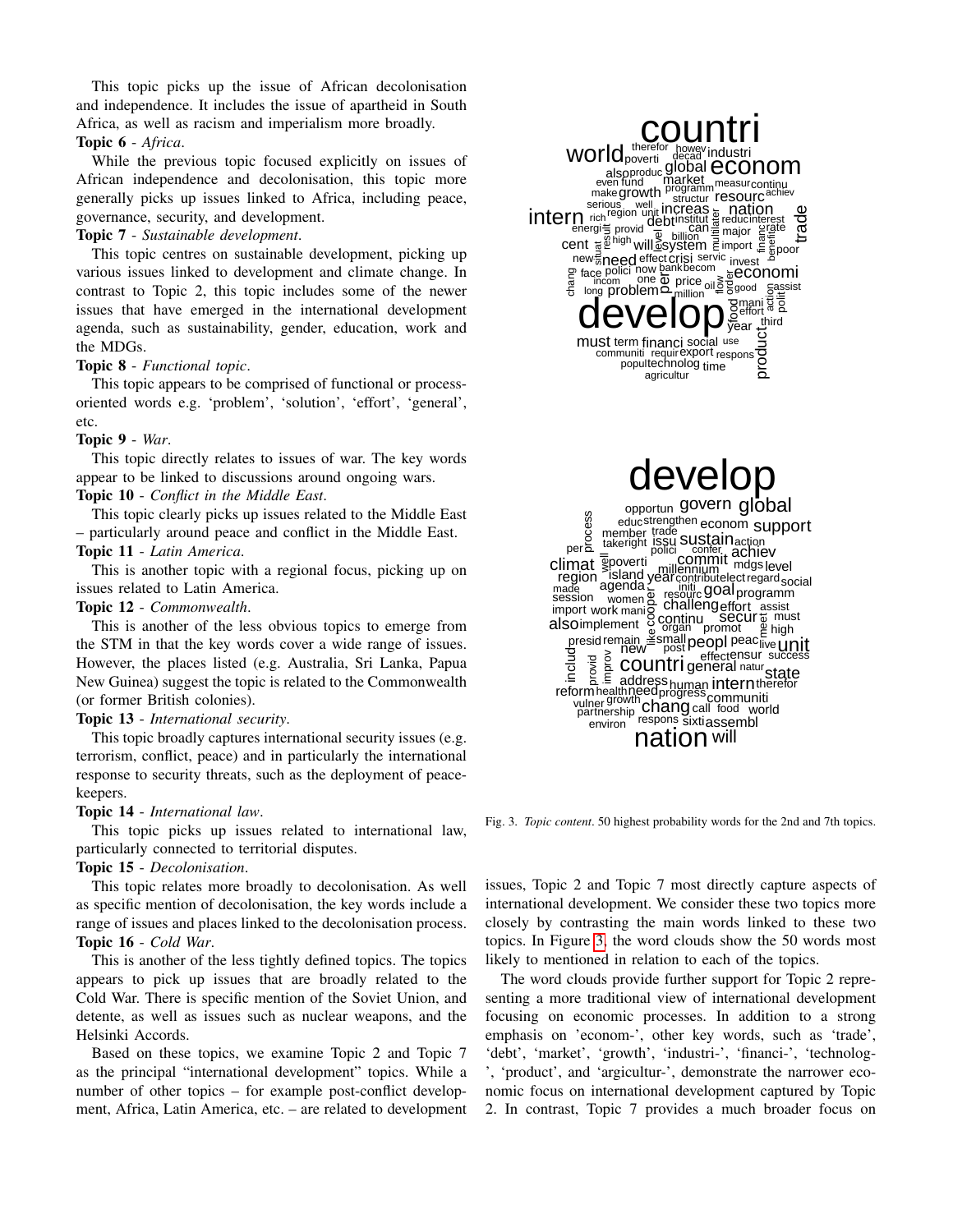

<span id="page-3-0"></span>Fig. 4. *Comparing Topics 2 and 7 quality*. 50 highest probability words contrasted between Topics 2 and 7.

development, with key words including 'climat-', 'sustain', 'environ-', 'educ-', 'health', 'women', 'work', 'mdgs', 'peac- ', 'govern-', and 'right'. Therefore, Topic 7 captures many of the issues that feature in the recent Sustainable Development Goals (SDGs) agenda [\[10\]](#page-5-9).

Figure [4](#page-3-0) calculates the difference in probability of a word for the two topics, normalized by the maximum difference in probability of any word between the two topics. The figure demonstrates that while there is a much high probability of words, such as 'econom-', 'trade', and even 'develop being used to discuss Topic 2; words such as 'climat-', 'govern-', 'sustain', 'goal', and 'support' being used in association with Topic 7. This provides further support for the Topic 2 representing a more economistic view of international development, while Topic 7 relating to a broader sustainable development agenda.

We also assess the relationship between topics in the STM framework, which allows correlations between topics to be examined. This is shown in the network of topics in Figure [5.](#page-3-1) The figure shows that Topic 2 and Topic 7 are closely related, which we would expect as they both deal with international development (and share key words on development, such as 'develop-', 'povert-', etc.). It is also worth noting that while Topic 2 is more closely correlated with the Latin America topic (Topic 11), Topic 7 is more directly correlated with the Africa topic (Topic 6).

#### II. EXPLAINING THE RHETORIC

We next look at the relationship between topic proportions and structural factors. The data for these structural covariates is taken from the World Bank's World Development Indicators (WDI) unless otherwise stated. Confidence intervals produced by the method of composition in STM allow us to pick up statistical uncertainty in the linear regression model.

Figure [6](#page-3-2) demonstrates the effect of wealth (GDP per capita) on the the extent to which states discuss the two international development topics in their GD statements. The figure shows that the relationship between wealth and the topic proportions



<span id="page-3-1"></span>Fig. 5. *Network of topics*. Correlation of topics.



<span id="page-3-2"></span>Fig. 6. *Effect of wealth*. Main effect and 95% confidence interval.

linked to international development differs across Topic 2 and Topic 7. Discussion of Topic 2 (economic development) remains far more constant across different levels of wealth than Topic 7. The poorest states tend to discuss both topics more than other developing nations. However, this effect is larger for Topic 7. There is a decline in the proportion of both topics as countries become wealthier until around \$30,000 when there is an increase in discussion of Topic 7. There is a further pronounced increase in the extent countries discuss Topic 7 at around \$60,000 per capita. However, there is a decline in expected topic proportions for both Topic 2 and Topic 7 for the very wealthiest countries.

Figure [7](#page-4-0) shows the expected topic proportions for Topic 2 and Topic 7 associated with different population sizes. The figure shows a slight surge in the discussion of both development topics for countries with the very smallest populations. This reflects the significant amount of discussion of development issues, particularly sustainable development (Topic 7) by the small island developing states (SIDs). The discussion of Topic 2 remains relatively constant across different population sizes, with a slight increase in the expected topic proportion for the countries with the very largest populations. However, with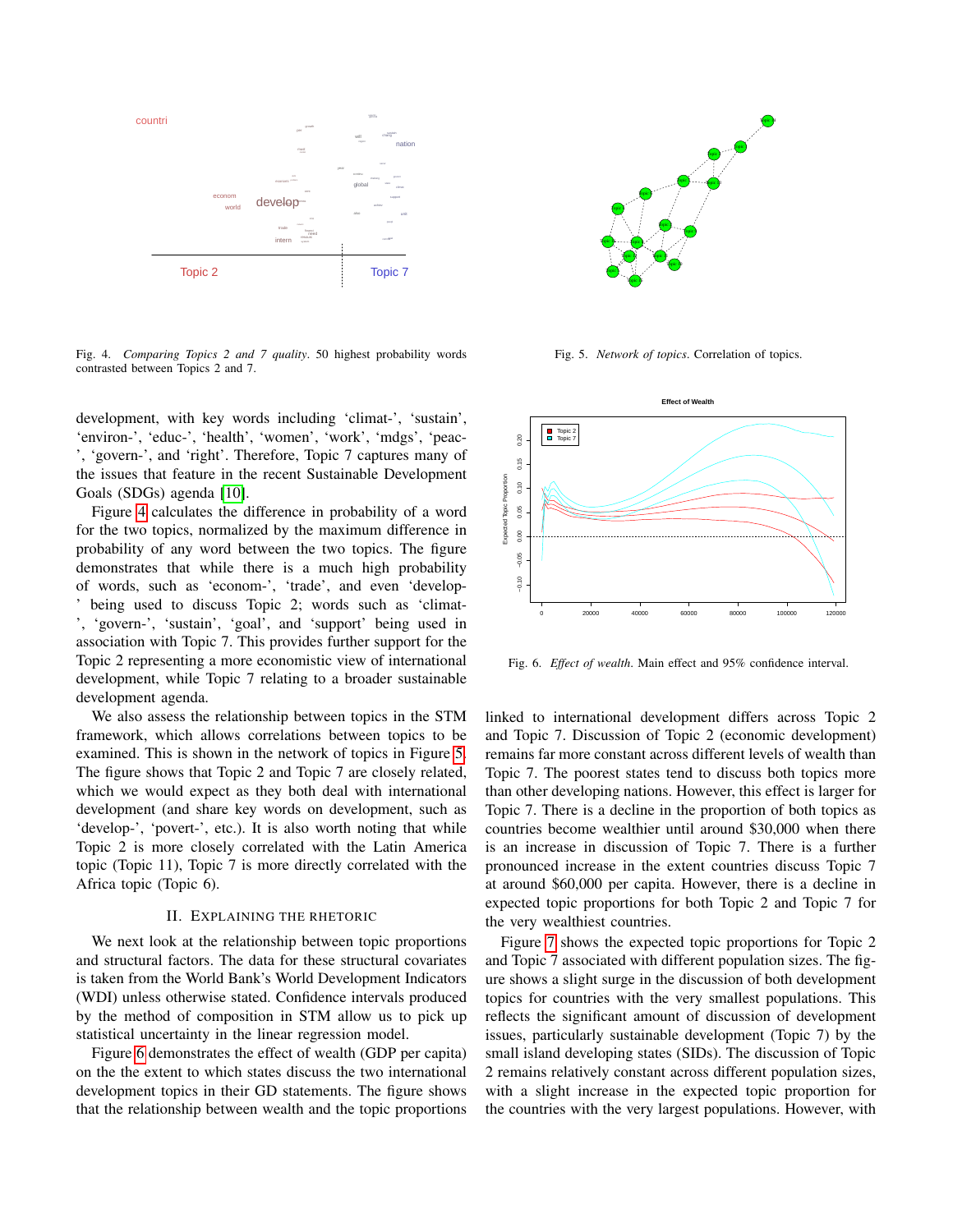

<span id="page-4-0"></span>Fig. 7. *Effect of population*. Main effect and 95% confidence interval.



<span id="page-4-1"></span>Fig. 8. *Effect of ODA*. Main effect and 95% confidence interval.

Topic 7 there is an increase in expected topic proportion until countries have a population of around 300 million, after which there is a decline in discussion of Topic 7. For countries with populations larger than 500 million there is no effect of population on discussion of Topic 7. It is only with the very largest populations that we see a positive effect on discussion of Topic 7.

We would also expect the extent to which states discuss international development in their GD statements to be impacted by the amount of aid or official development assistance (ODA) they receive. Figure [8](#page-4-1) plots the expected topic proportion according to the amount of ODA countries receive. Broadlyspeaking the discussion of development topics remains largely constant across different levels of ODA received. There is, however, a slight increase in the expected topic proportions of Topic 7 according to the amount of ODA received. It is also worth noting the spikes in discussion of Topic 2 and Topic 7 for countries that receive negative levels of ODA. These are countries that are effectively repaying more in loans to lenders than they are receiving in ODA. These countries appear to raise development issues far more in their GD statements, which is Fig. 7. *Effect of populations*. Main effect and 95% confidence interval.<br>
Fig. 7. *Effect of populations*. Main effect and 95% confidence interval.<br>
Fig. 9. *Effect of populations*. Main effect and 95% confidence interv



<span id="page-4-2"></span>Fig. 9. *Effect of democracy*. Main effect and 95% confidence interval.

We also consider the effects of democracy on the expected topic proportions of both development topics using the Polity IV measure of democracy [\[11\]](#page-5-10). Figure [9](#page-4-2) shows the extent to which states discuss the international development topics according to their level of democracy. Discussion of Topic 2 is fairly constant across different levels of democracy (although there are some slight fluctuations). However, the extent to which states discuss Topic 7 (sustainable development) varies considerably across different levels of democracy. Somewhat surprisingly the most autocratic states tend to discuss Topic 7 more than the slightly less autocratic states. This may be because highly autocratic governments choose to discuss development and environmental issues to avoid a focus on democracy and human rights. There is then an increase in the expected topic proportion for Topic 7 as levels of democracy increase reaching a peak at around 5 on the Polity scale, after this there is a gradual decline in discussion of Topic 7. This would suggest that democratizing or semi-democratic countries (which are more likely to be developing countries with democratic institutions) discuss sustainable development more than established democracies (that are more likely to be developed countries).

We also plot the results of the analysis as the difference in topic proportions for two different values of the effect of conflict. Our measure of whether a country is experiencing a civil conflict comes from the UCDP/PRIO Armed Conflict Dataset [\[12\]](#page-5-11). Point estimates and 95% confidence intervals are plotted in Figure [10.](#page-5-12) The figure shows that conflict affects only Topic 7 and not Topic 2. Countries experiencing conflict are less likely to discuss Topic 7 (sustainable development) than countries not experiencing conflict. The most likely explanation is that these countries are more likely to devote a greater proportion of their annual statements to discussing issues around conflict and security than development. The fact that there is no effect of conflict on Topic 2 is interesting in this regard.

Finally, we consider regional effects in Figure [11.](#page-5-13) We use the World Bank's classifications of regions: Latin America and the Caribbean (LCN), South Asia (SAS), Sub-Saharan Africa